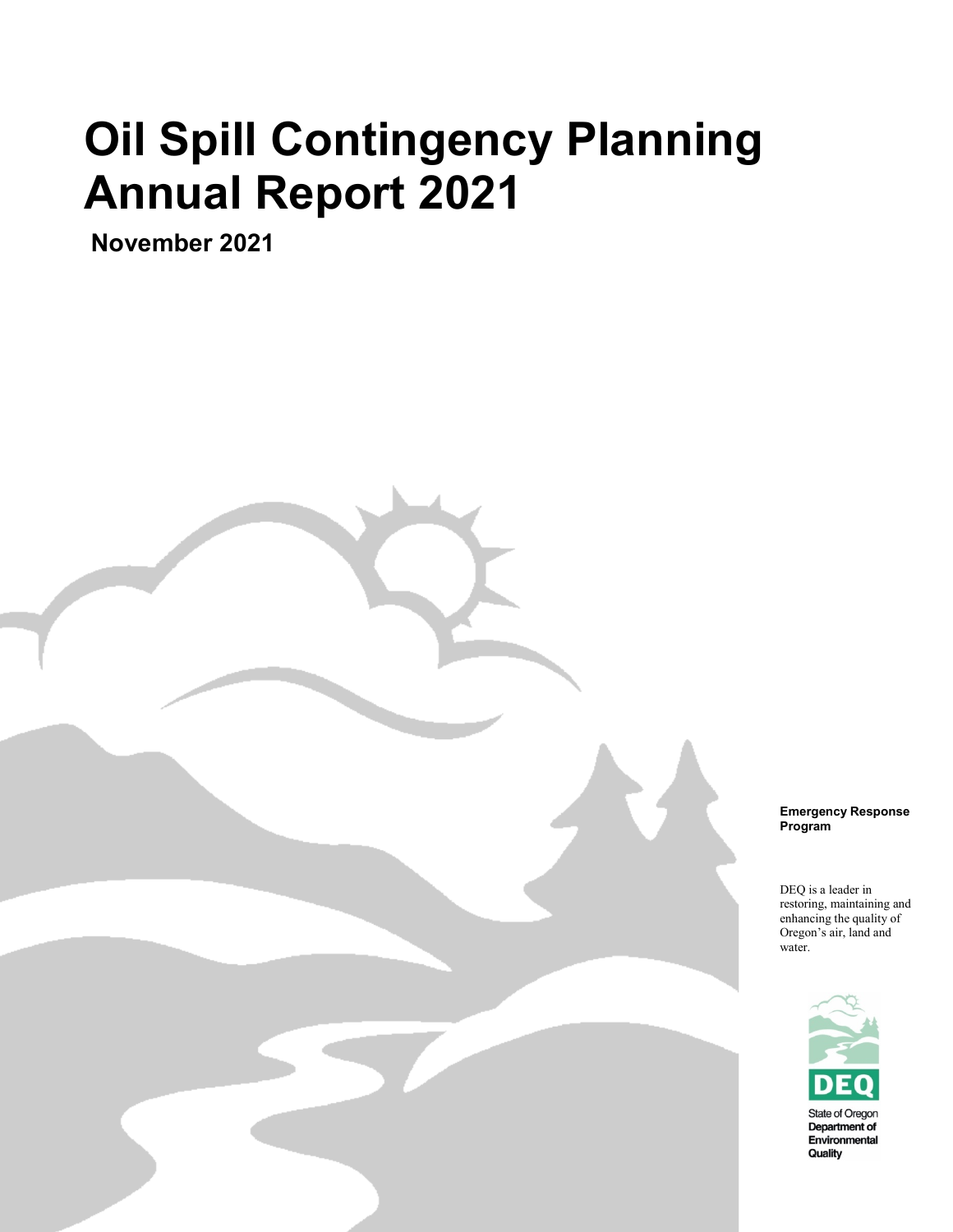This report prepared by:

Oregon Department of Environmental Quality 700 NE Multnomah St., Suite #600, Portland, OR 97232 800-452-4011 [www.oregon.gov/deq](http://www.oregon.gov/deq)

Contact: Wes Risher, Emergency Response Program Manager 503-347-0092

Documents can be provided upon request in an alternate format for individuals with disabilities or in a language other than English for people with limited English skills. To request a document in another format or language, call DEQ in Portland at 503-229-5696, or toll-free in Oregon at 800-452-4011, ext. 5696; or email [deqinfo@deq.state.or.us](mailto:deqinfo@deq.state.or.us)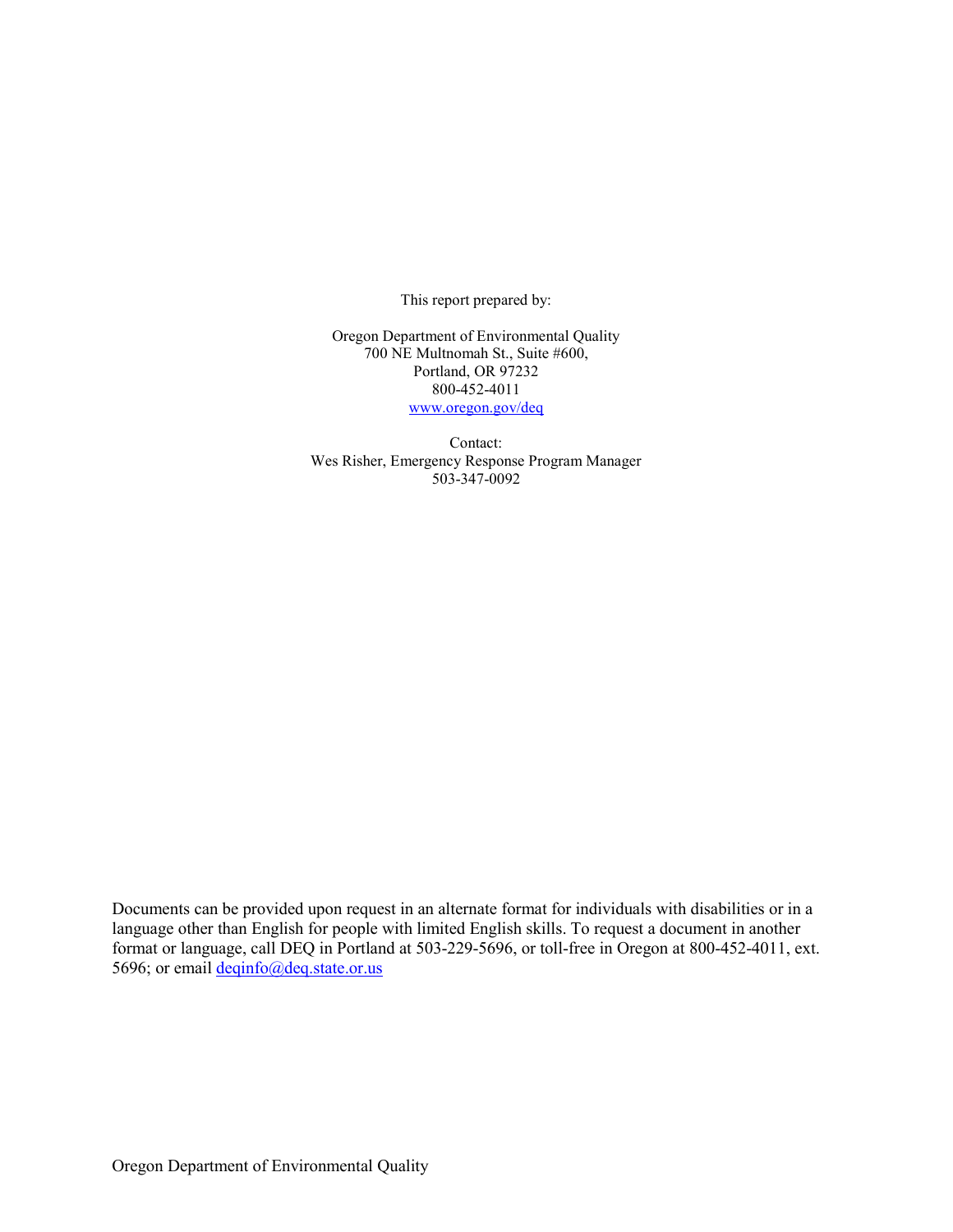## **Table of Contents**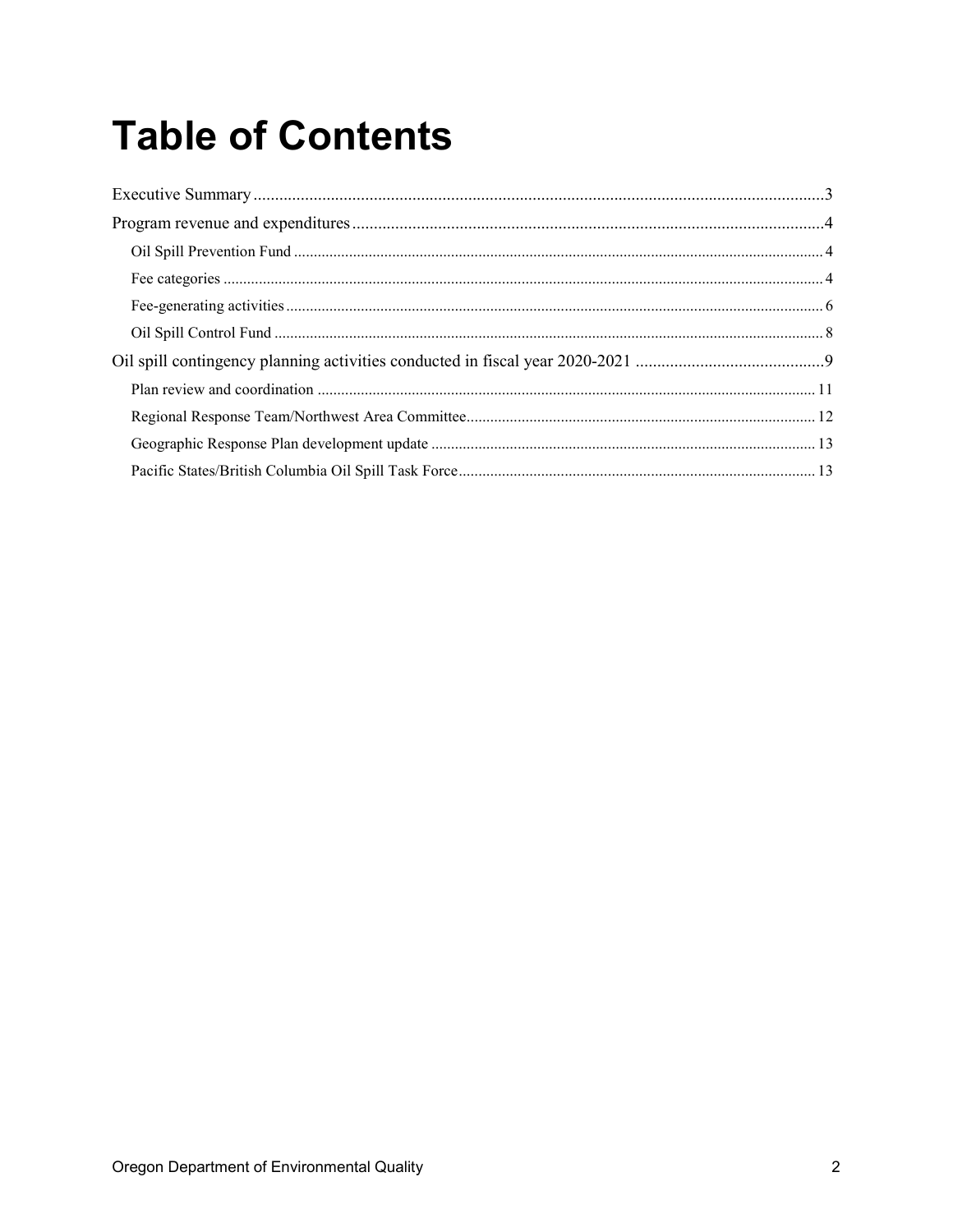## <span id="page-3-0"></span>**Executive Summary**

This report documents fees collected for oil spill contingency planning and related activities conducted by the Oregon Department of Environmental Quality, for the 2021 fiscal year beginning July 1, 2020 and ending June 30, 2021 (FY 2021). This report provides an analysis of the fees collected to ensure that revenue is sufficient to meet DEQ's budgetary needs to operate an effective oil spill contingency planning program.

This report is required by ORS 468B.412 and ORS 468B.405, which establish fees to be submitted to DEQ for covered vessels and facilities. The fees are dedicated to implement work required of DEQ by ORS 468B.300 through 468B.500, the statutes governing oil spill contingency planning and preparedness. Each year DEQ publishes a report for the previous fiscal year documenting:

- Fees assessed and collected under ORS 468B.405 on covered vessels, and facilities located offshore and onshore
- DEQ activities conducted during the year as required by ORS 468B.410(4)
- Details on penalties received due to willful or negligent discharge of oil and the use of those funds

Fees collected by DEQ under ORS 468B.405 are used to review industry oil spill contingency plans, and participate in drills and exercises to ensure plan holders and state responders are able to quickly and effectively respond to oil spills.

The passage of Oregon Senate Bill 41 (2019) adjusted existing fees and established new fees collected under ORS 468B.405. The additional revenue has resulted in the anticipated additional revenue that has allowed DEQ to fully staff existing positions, and hire an additional staff person to provide Geographic Information Systems support of preparedness activities. The fee increases also allowed for an ending balance adequate to cover program activity costs into the next fiscal year, as industry fee payers had requested.

With the onset of the COVID-19 pandemic in early 2020, many exercise components of DEQ's Oil Spill Preparedness Program have been postponed or altered due to industry's and DEQ's inability to conduct in-person drills. Additionally, due to some staff being re-directed to the COVID-19 and 2020 Wildfires responses during FY 2021, some geographic response plan work and contingency plan reviews were postponed. This resulted in less spending from the Oil Spill Prevention Fund, which ended the fiscal year with an ending balance that will allow for full resumption of planning and preparedness activities in FY 2022.

A more detailed reporting of the revenue, expenditures and activities conducted during FY 2021 are presented in subsequent sections.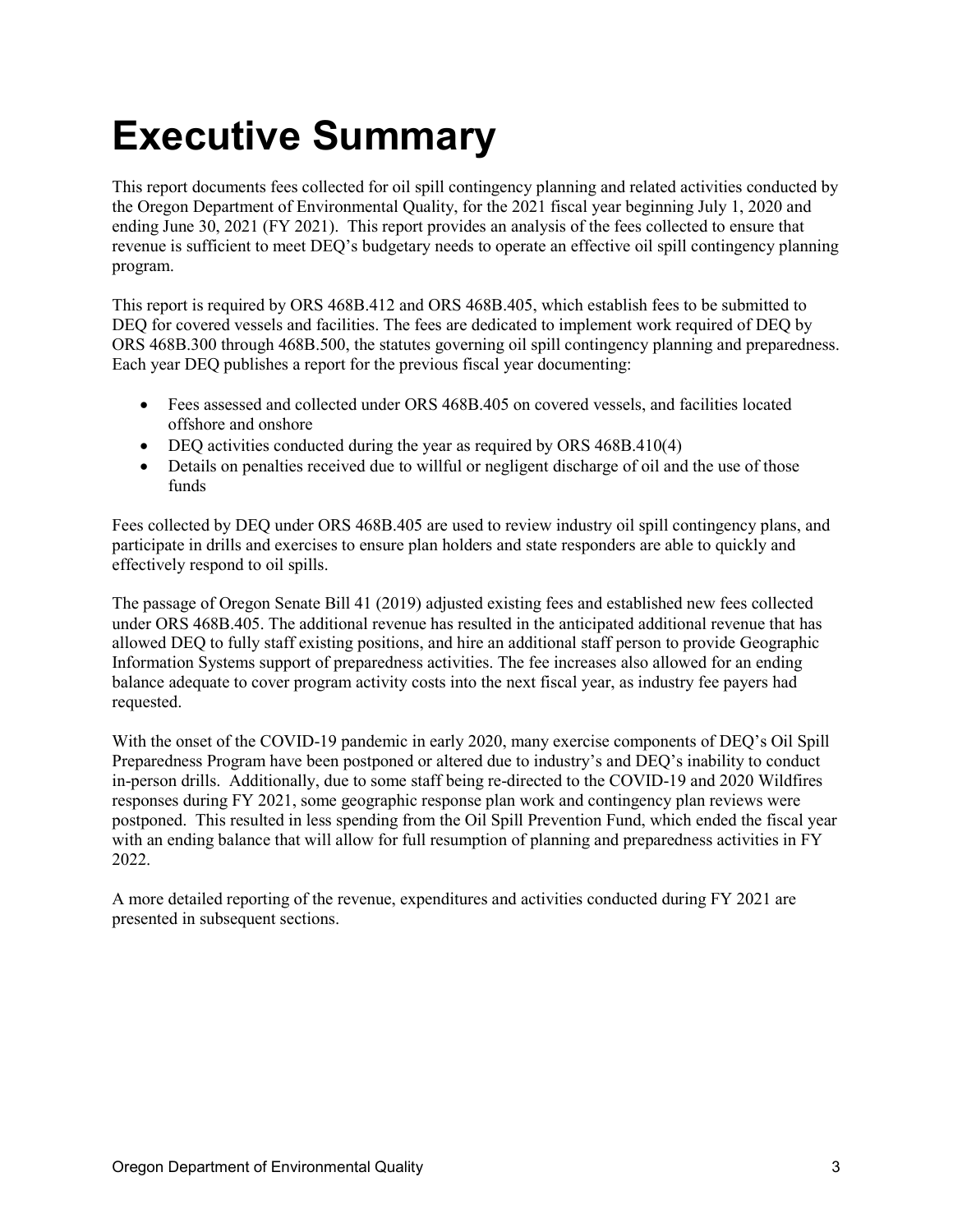### <span id="page-4-0"></span>**Program revenue and expenditures**

DEQ has two mechanisms for funding Oregon DEQ's Oil Spill Preparedness Program; the Oil Spill Prevention Fund and the Oil Spill Control Fund. The prevention fund is funded primarily by fees paid by oil storage facilities that transfer oil over Oregon's navigable waters and fees on covered vessels. The control fund is funded by civil penalties imposed for willful negligence of oil discharges.

### <span id="page-4-1"></span>**Oil Spill Prevention Fund**

Oregon Revised Statute 468B.405 establishes fees to fund DEQ's oil spill contingency planning program. The allowable uses of the prevention fund include reviewing required contingency plans, conducting inspections of the facilities, exercises, training and the plan development activities required under ORS 468B.345 to 400. DEQ collects these fees from facilities (including pipelines) that transfer oil in bulk over state-defined navigable waters and covered vessels. Covered vessels include vessels more than 300 gross tons, tank ships, barges transporting oil in bulk and dredges. Specific definitions for covered vessels and facilities are in Oregon Revised Statute 468B.300.

### <span id="page-4-2"></span>**Fee categories**

Table 1 shows the fees for the various activities and facilities adopted in 2019 along with the feegenerating activities and revenue for FY 2020 and FY 2021.

| <b>Activity Type</b>        | <b>Fees</b> | <b>FY 2020</b><br><b>Activity</b> | <b>FY 2021</b><br><b>Activity</b> | <b>2020 Fee</b><br><b>Revenue</b> | <b>2021 Fee</b><br><b>Revenue</b> |
|-----------------------------|-------------|-----------------------------------|-----------------------------------|-----------------------------------|-----------------------------------|
| <b>Facilities</b>           | \$20,000    | 12                                | 12                                | \$207,750                         | \$240,000                         |
| Pipelines $\langle$ = 6"    | \$15,000    | 1                                 | 1                                 | \$13,562                          | \$15,000.00                       |
| Pipelines $> 6"$            | \$25,000    | 4                                 | $\overline{4}$                    | \$84,250                          | \$100,000                         |
| <b>Cargo Vessel</b>         | \$220       | 1,498                             | 1,362                             | \$286,492                         | \$299,640.00                      |
| Tank Vessel >300T           | \$5,500     | 77                                | 44                                | \$358,050                         | \$242,000                         |
| <b>Tank Vessel &lt;300T</b> | \$160       | $\mathbf 0$                       | $\mathbf 0$                       | \$                                | \$                                |
| <b>Barge T1</b>             | \$160       | 289                               | 87                                | \$40,821                          | \$13,920                          |
| <b>Barge T2</b>             | \$220       | 459                               | 519                               | \$88,357                          | \$114,180                         |
| <b>Barge T3</b>             | \$1,850     | 80                                | 77                                | \$116,000                         | \$142,450                         |
| Dredges (/Day Ops)          | \$100       | 118                               | 68                                | \$10,325                          | \$6,800                           |
|                             |             |                                   | <b>Total</b><br>Revenue           | \$1,205,608                       | \$1,173,990                       |

#### **Table 1** – **Fees by Category, Fee-Generating Activities and Revenue for FY2020-2021**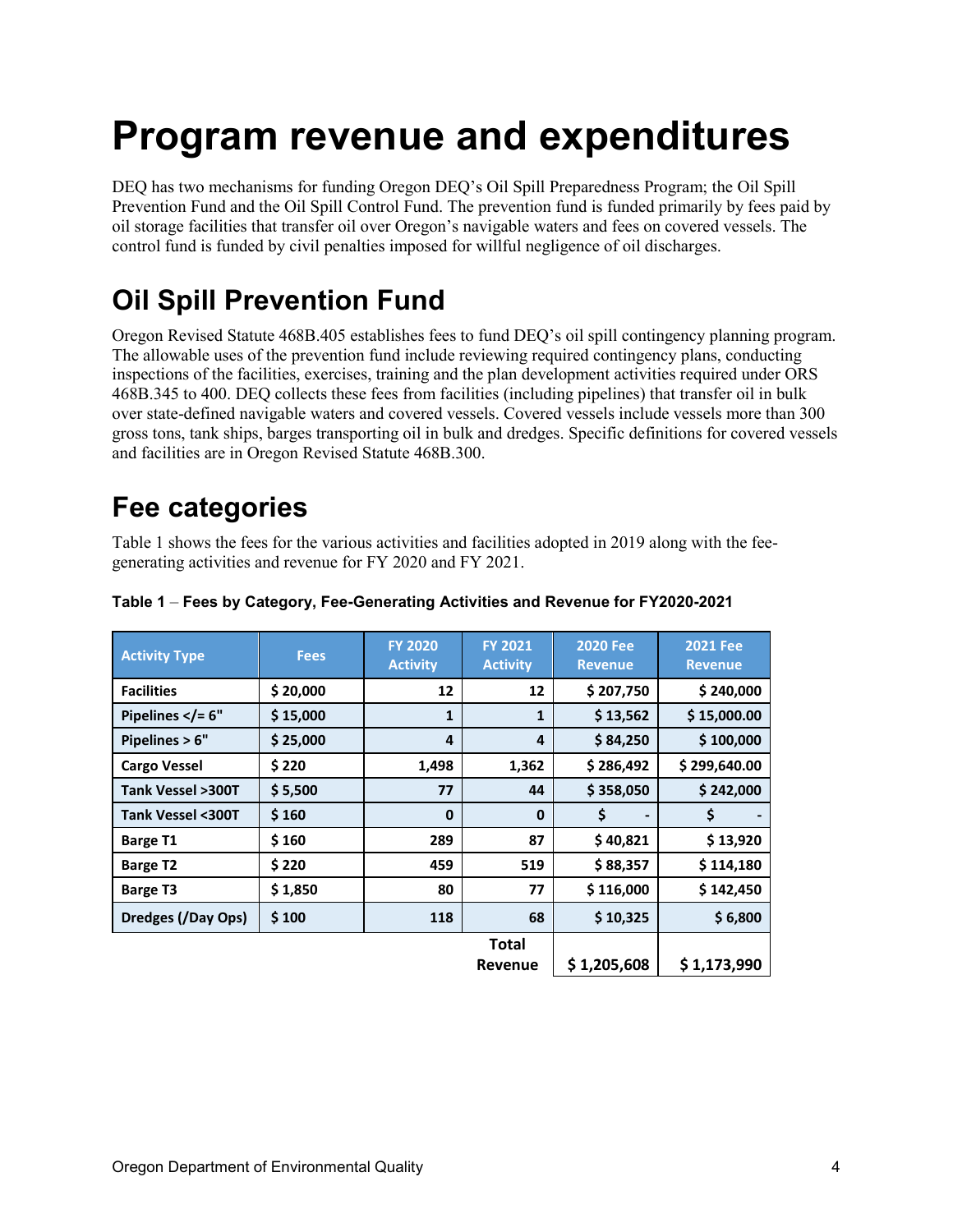### <span id="page-5-0"></span>**Fee-generating activities**

Facilities and pipelines are charged fees annually, and vessel fees are charged based on the number of trips conducted. A trip, for the purpose of assessing fees, means travel to the appointed destination and return travel to the point of origin within the navigable waters of the state (see ORS 468B.405). Table 1 (above) shows the actual fee-generating activities for fiscal years 2020 and 2021.

While oil handling facilities, and Type 2 and Type 3 barge shipments have remained relatively steady in FY 2021, all other categories of activity decreased. During FY 2021, there was a decrease in cargo vessels, large tank vessels, Type 1 barges and dredging days, and an increase in the arrival of Type 2 barges over the previous year (see Figure 1 - Comparison of Key Fee-Generating Categories for Fiscal Years 2012 through 2021).



**Figure 1 – Comparison of Key Fee-Generating Categories for Fiscal Years 2012 through 2021**

The short-term variability and longer-term trends in the shipping industry make year-to-year projections for funding difficult, and have had impacts on the stability of funding for DEQ's oil spill planning and prevention programs.

The ability to forecast industry activities has remained difficult and the reasons for the variability are too complex to reliably predict. The difficulty in predicting activities, and therefore revenue, continue to support the fee-setting approach taken in 2019; to establish an adequate buffer of revenue to fund program requirements when shipping activities fluctuate. Although fee-generating activities were generally lower in FY 2021, due to the SB 41 fee changes being in effect for the full year, actual revenue collected for most categories rose, and overall revenue was slightly higher for FY 2021 over FY 2020 (see Figure 2 – Oil Spill Prevention Fund Revenue Breakdown for Fiscal Years 2020 and 2021 and Figure 3 - Oil Spill Prevention Fund Revenue, Expenses and Ending Balance for Fiscal Years 2017 through 2021).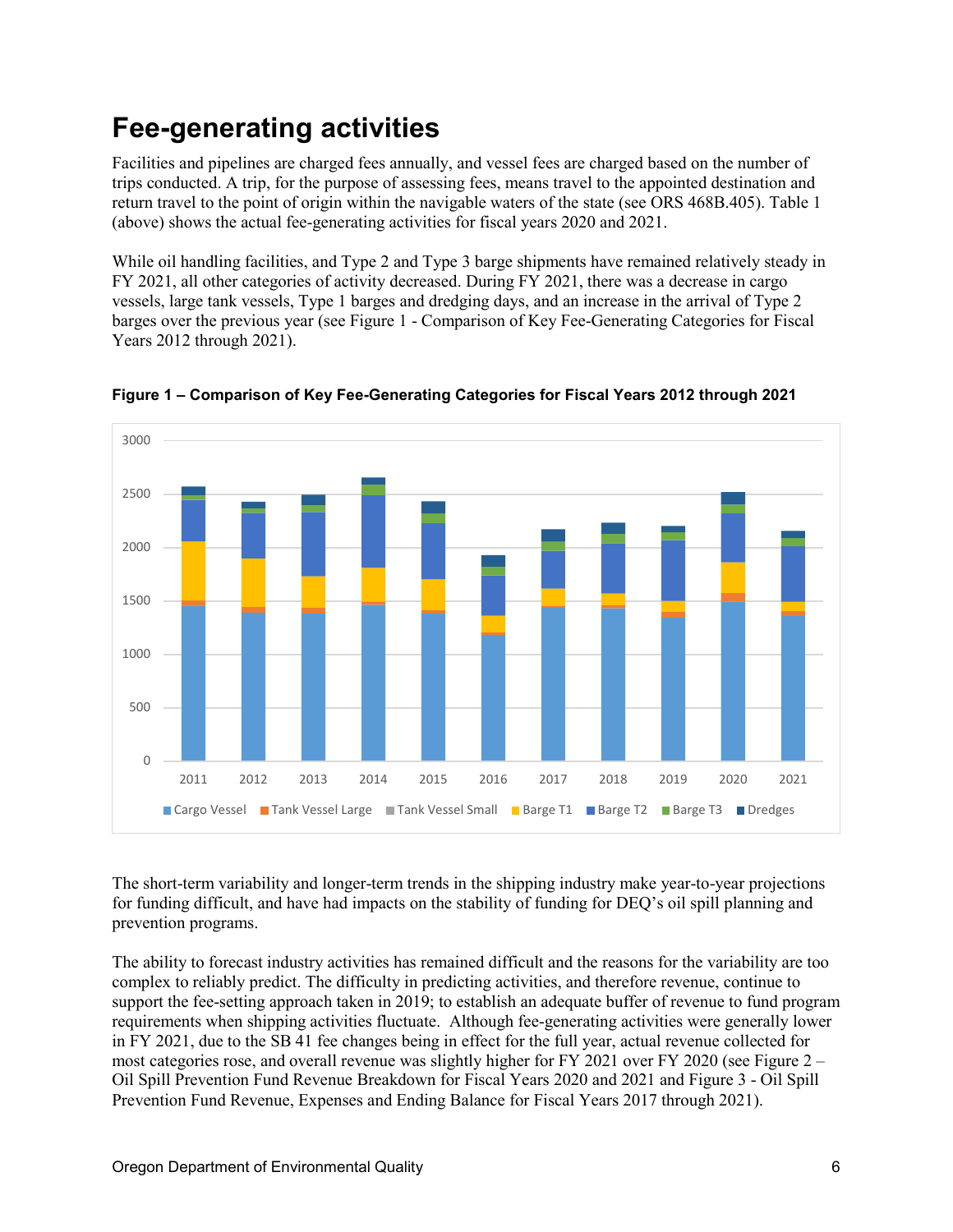The fee increase created by SB 41 has increased revenue as designed. The bulk of the Oil Spill Prevention Fund is used to pay for staff time dedicated to preparing to respond to large oil spills within the oil transport industry. The positive ending balances the past two fiscal years are due largely to the sudden need to shift program staff to non-oil spill planning activities to respond to the pandemic and the 2020 Wildfires Response, and therefore not charging time to the Oil Spill Prevention Fund (see Staffing section, below). We expect expenditures to return to levels seen in FY 2019. Additionally, new staff hired in 2020 and 2021 will utilize the funding to conduct non-railroad oil spill planning, training and other preparation to respond to oil spills.



**Figure 2 – Oil Spill Prevention Fund Revenue Breakdown for Fiscal Years 2020 and 2021**

**Figure 3 – Oil Spill Prevention Fund Revenue, Expenses and Ending Balance for Fiscal Years 2017 through 2021**

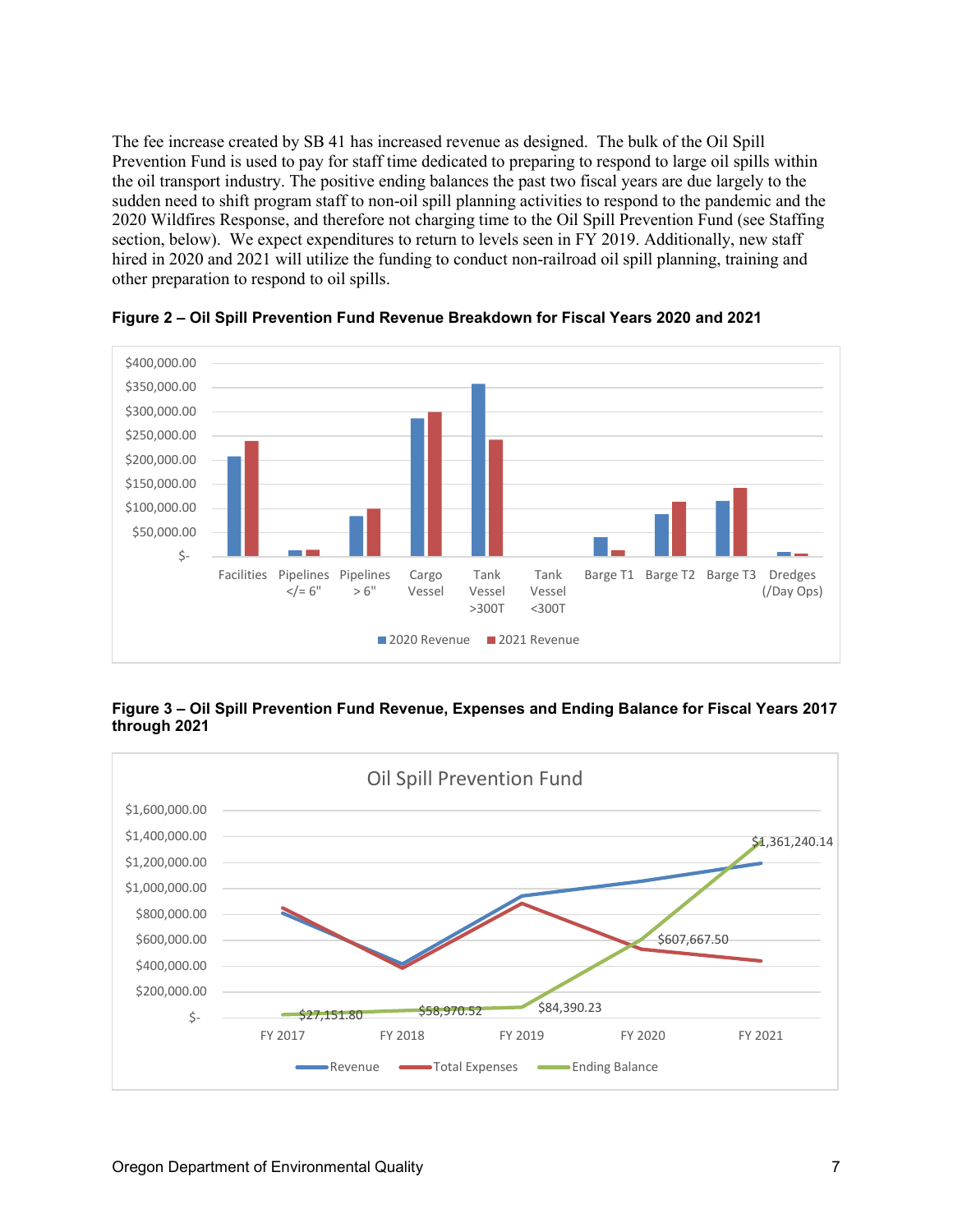### <span id="page-7-0"></span>**Oil Spill Control Fund**

The original Oil Spill Contingency Planning Act, passed in 1991, established the Oil Spill Control Fund (Oregon Revised Statute 468B.455). All penalties recovered through civil penalties for violations related to the willful or negligent discharge of oil are to be deposited in this fund.

The control fund received \$237 from fines in FY 2021. Expenses of approximately \$5,800 were made from this fund in FY 2020, for an ending balance of \$24,184 (See Figure 4 - Oil Spill Prevention Fund Revenue, Expenses and Ending Balance for Fiscal Years 2017 through 2021).



**Figure 4 – Oil Spill Control Fund Revenue, Expenditures and Ending Balance for Fiscal Years 2017 to 2021**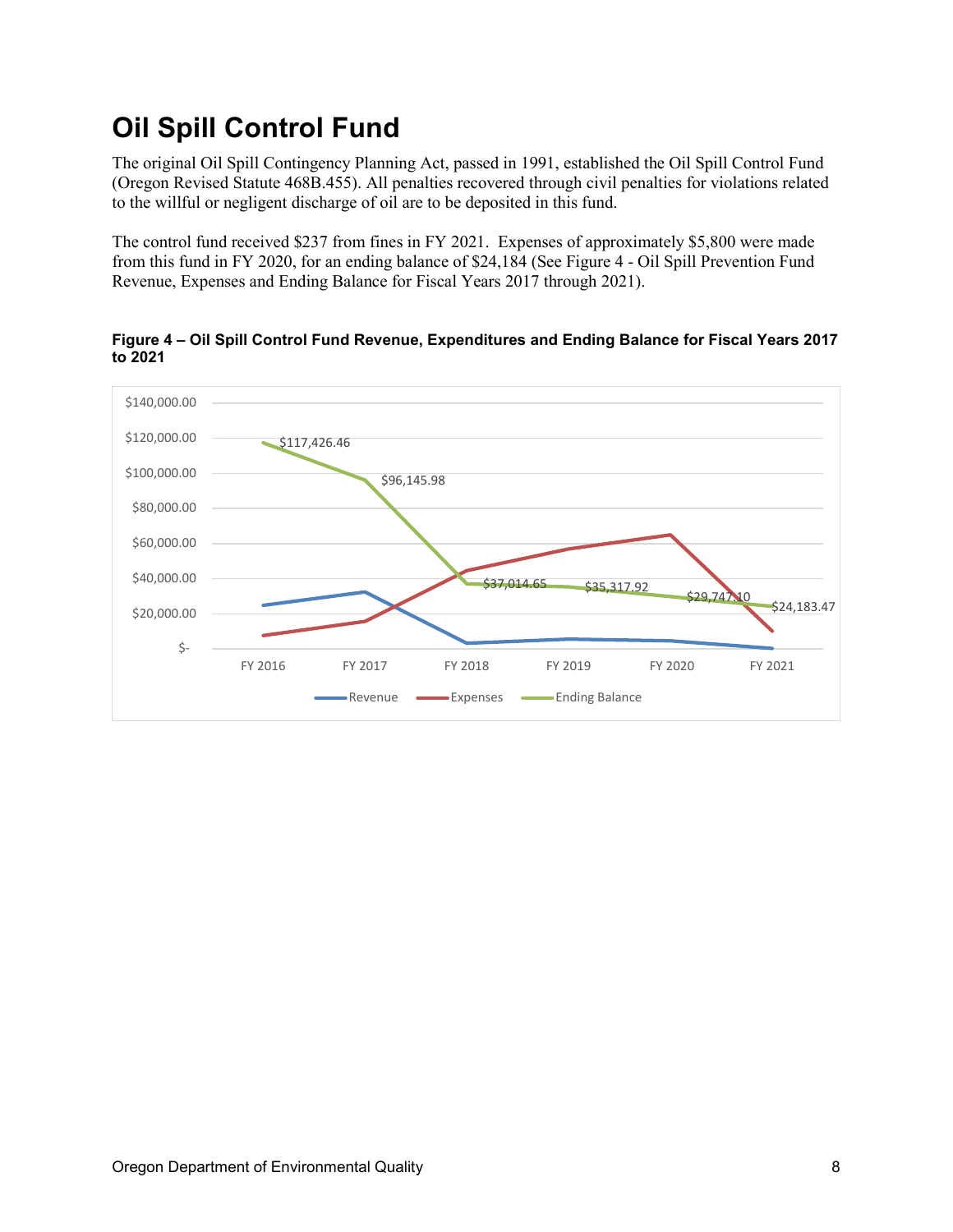### <span id="page-8-0"></span>**Oil spill contingency planning activities conducted in fiscal year 2020-2021**

DEQ responsibilities under the state's statutes on oil spill contingency planning are:

- Ensure all regulated vessels and facilities have prepared oil spill contingency plans and that those plans meet requirements specific to protecting Oregon's navigable waterways
- Verify that equipment listed in oil spill contingency plans is available and adequately maintained, that personnel listed in the plans are trained, and that drills and exercises are conducted
- Conduct drills and exercises in accordance with the [Northwest Area Contingency Plans](https://www.rrt10nwac.com/NWACP/Default.aspx) and the NW Regional Contingency Plan and promote a consistent approach to incident response to oil spills
- Develop and maintain an interagency response plan for oil or hazardous material spills

DEQ activities charged to the Oil Spill Prevention Fund include:

- Geographic Response Plan development and updates (excluding railroad routes which have separate funding)
- Northwest Area Committees and Regional Response Team participation
- Updates to the Northwest Area Contingency Plan and Regional Contingency Plan
- Review of the Sector Columbia River Area Contingency Plan
- Oil spill preparedness training and development of information needed for response
- Assisting plan holders in developing and conducting drills and exercises
- Participation in plan holder-led drills and exercises
- General oil spill planning and preparedness
- Participation in the Derelict Vessel Task Force
- Pacific States/British Columbia Oil Spill Task Force activities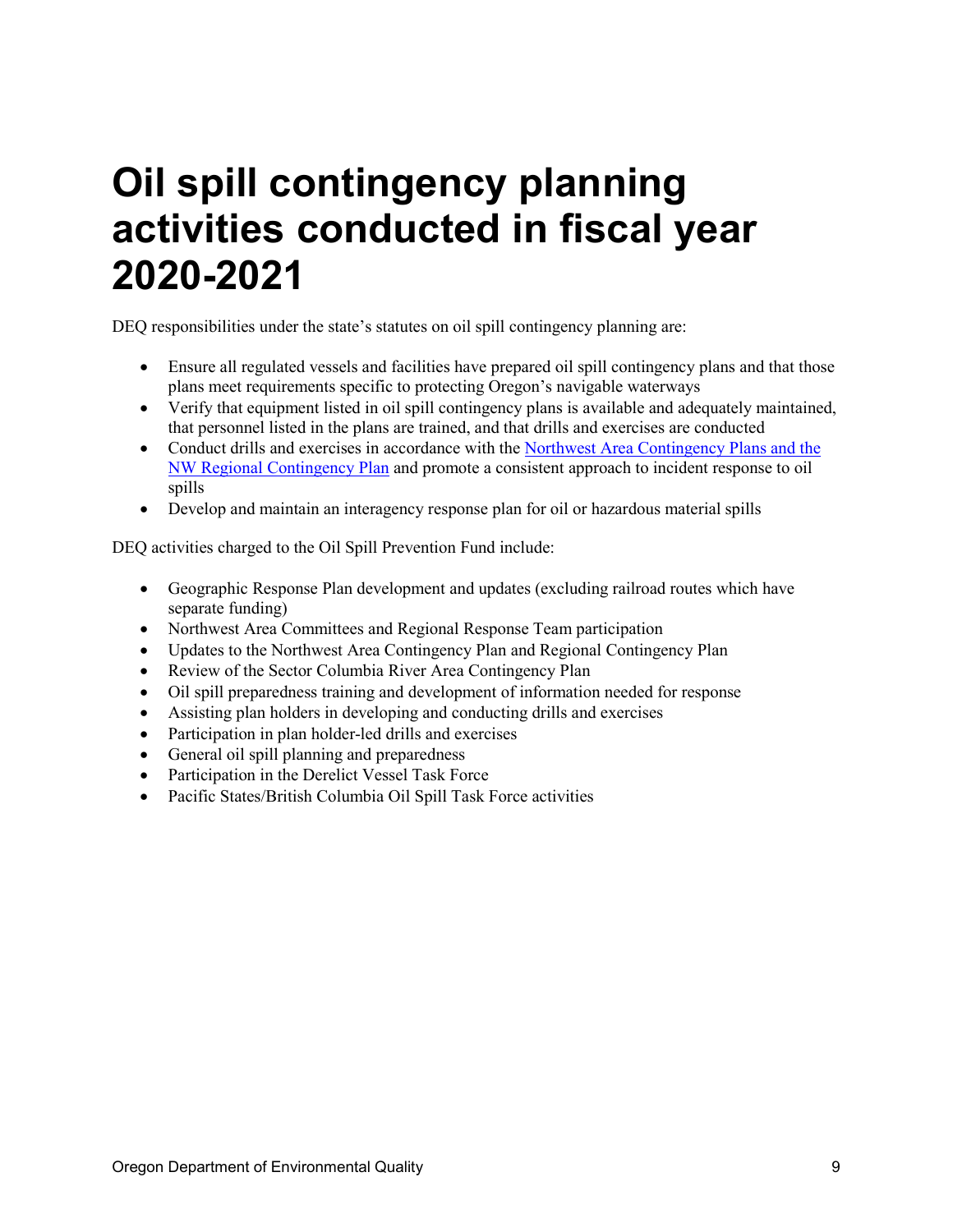Figure 5 depicts the relative proportions of various planning, plan review and exercise components conducted in FY 2021. The largest program activities during this period were for general preparedness coordination (56%) with work on the reorganization and plan development under the NW Area Committee(s) and Regional Response Team the next largest. Time spent in the review and update of contingency plans, participation in drills and exercises, and the Geographic Response Plan development activities were less this fiscal year than in previous years due to the COVID-19 and 2020 Wildfires responses.





Figure 6 shows the time spent in various activities by year within DEQ's Spill Preparedness Program. The variations in activities year to year are typically due to the hosting of a States/BC Oil Spill Task Force Annual Meeting, the initiation of a Geographic Response Plan update, or the review and approval of a significant contingency plan change. In FY 2020, significant additional time was spent in NW Area Committee activities and the reconfiguration of the NW Area Contingency Plan, due to the US Coast Guard requirement to separate the Area Contingency Plan from the Regional Contingency Plan, which had been combined since the early 1990s. This level of effort continued into FY 2021 and FY 2022 to complete the separation of these plans and develop individual area plans (Local Area Plans) for the coastal zones in the northwest area. In FY 2021, substantial effort normally expended in oil spill preparation was redirected to the Covid-19 and 2020 Wildfires Responses.



**Figure 6 – Program Activities by Year (Staff Hours) FY 2015 to FY 2021**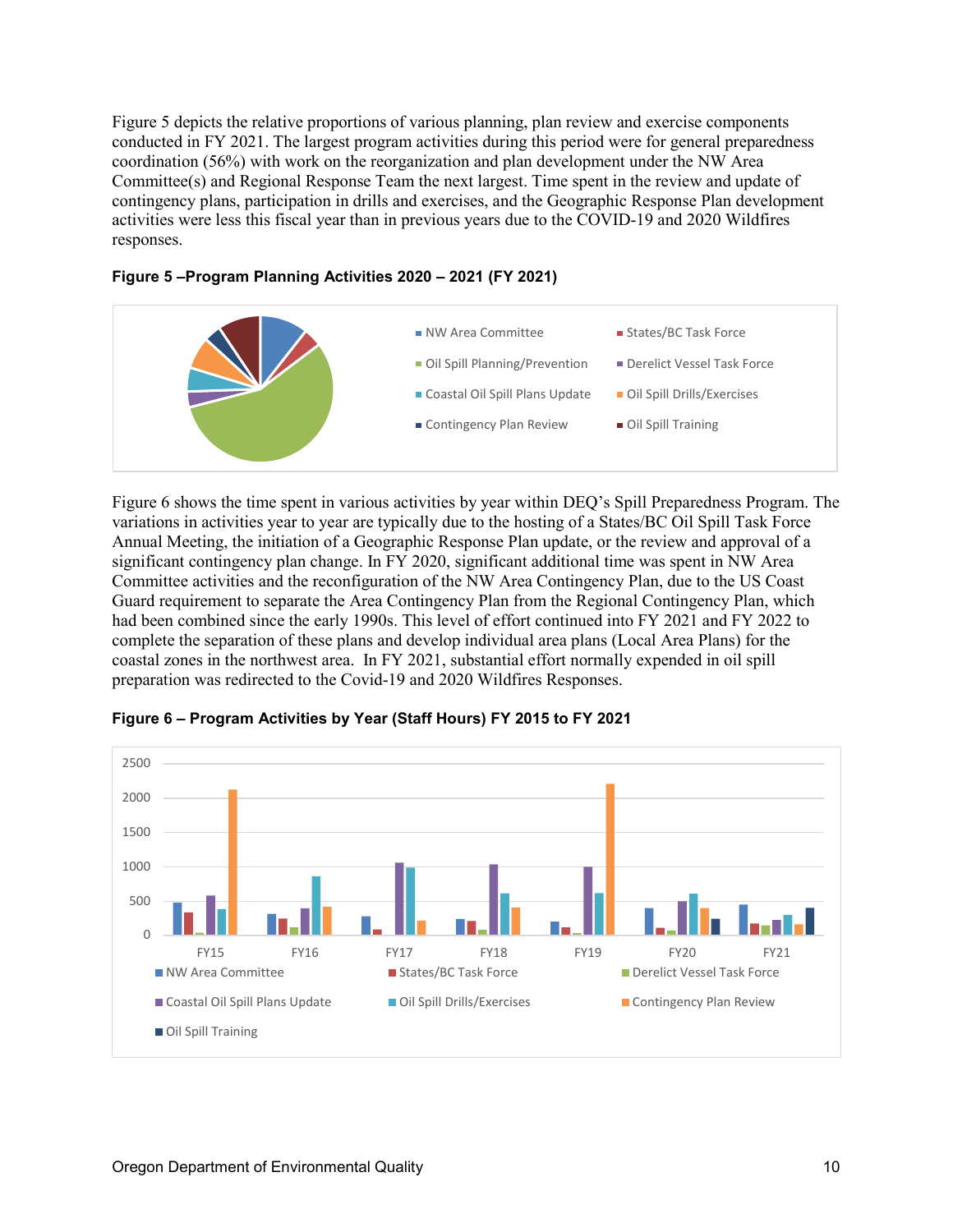#### <span id="page-10-0"></span>**Plan review and coordination**

Fees collected by DEQ under ORS 468B.405 are used to review industry oil spill contingency plans, and participate in drills and exercises to ensure plan holders and state responders are able to quickly and effectively respond to oil spills. To be approved by DEQ, oil spill contingency plans must meet requirements specific to protecting Oregon's navigable waterways. There are 17 contingency plan holders that submit plans for DEQ review and approval. These plans must be renewed on a five-year schedule, and updated throughout that five-year period for substantive changes in the plan resulting from changes in regulatory, company (plan holder) or industry standard operations. In any given year, DEQ typically conducts review and approval of three to five plans annually. DEQ also works with plan holders to design, stage and evaluate oil spill exercises.

DEQ currently has twelve fuel storage/transfer facilities, five petroleum pipeline facilities and three vessel plans to review and maintain. DEQ approves plans for a five-year period and reviews any significant changes to plans made during the year. DEQ has a public comment period of no less than 30 days for each plan under review. DEQ makes plans available for public review through its website or by hard copy at DEQ headquarters office.

There are a total of 14 individual contingency plans that require periodic review. Approximately one half of the plans are due for review and approval. This is due to the large number of companies that made significant changes to their plans in 2020, the changing of company names through corporate sale or reorganization, the consolidation of some contingency plans to cover multiple facilities and pipelines, and the impact of the department's need to shift some emergency response personnel to work on the COVID-19 pandemic response. The existing plans remain in effect until the revised plans are reviewed and approved.

Drills and exercises are an important aspect of the program to test the organizational and operational skills of plan holders and prevent or reduce the impact of possible future disasters. DEQ awarded drill credits to one plan-holder due to their use of the Incident Command System to run their company's COVID response. Another pipeline was awarded credit for a real-world response to a potential release. At the time the 2020 wildfires occurred, DEQ was prepared to staff additional drills that were scheduled, however all Emergency Response staff were redirected to assist with the wildfire debris cleanup efforts. Those drills still occurred, and the US Coast Guard provided evaluations in the place of DEQ staff.

Drills and exercises also help meet DEQ's objective to work with industry and agency counterparts to train and prepare for spills. Drills and exercises demonstrate the ability to respond to an oil spill in a quick, efficient manner. Lessons learned from drills and exercises assist participants and DEQ improve their incident response capacity.

DEQ follows the Northwest Area Contingency Plan and protocols extensively at drills and exercises. DEQ typically staffs positions in the Unified Command including Command Staff, Joint Information Center, Planning Section, as well as Liaison, and GIS Specialist. Per the NW Area Contingency Plan, DEQ is responsible for staffing and leading the Environmental Unit in drills and actual responses.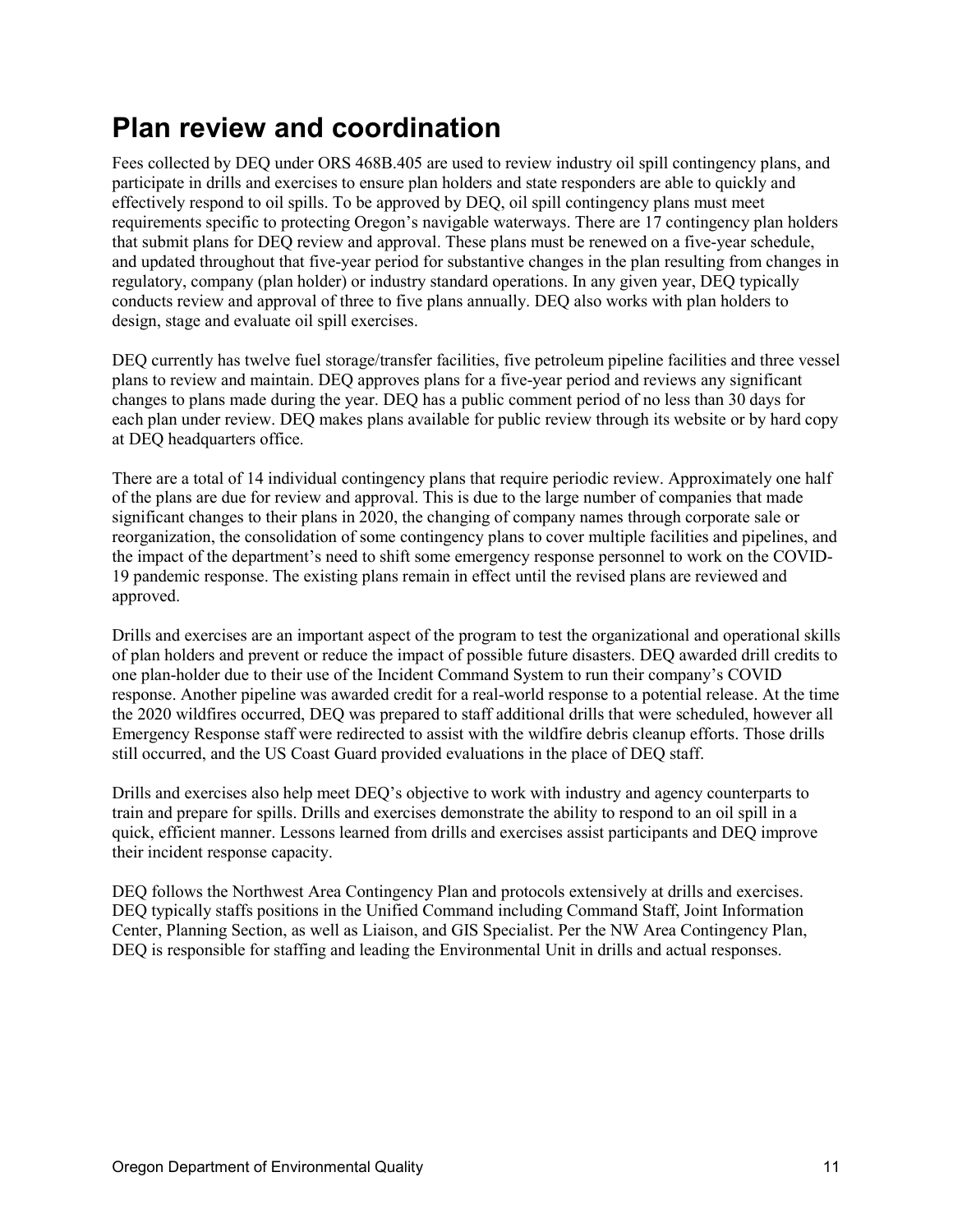| Table 7 – Drills and Exercises Conducted in FY 2021 |  |  |
|-----------------------------------------------------|--|--|
|                                                     |  |  |

| <b>Planholder</b> | Date       | <b>Drill Type</b>  | # DEQ Staff Attended    | <b>DEQ</b><br><b>Hours</b> |
|-------------------|------------|--------------------|-------------------------|----------------------------|
| <b>MFSA</b>       | 7/1/2020   | <b>WCD</b>         |                         | 56                         |
| <b>MFSA</b>       | 3/5/2021   | <b>TTX</b>         |                         | 56                         |
| TLP Management*   | 9/23/2020  | Virtual WCD        |                         | 10                         |
| Olympic Pipeline* | 10/6/2020  | Virtual WCD        |                         | 0                          |
| Columbia Pacific* | 10/7/2020  | <b>Virtual WCD</b> | 0                       | 0                          |
| Zenith*           | 10/22/2020 | Virtual WCD        | 0                       | 27                         |
| McCall Oil*       | 11/18/2020 | <b>WCD</b>         | 0                       | 0                          |
|                   |            |                    | <b>Total Staff Time</b> | 149                        |

TTX = Tabletop Exercise; Virtual = Participants connecting remotely via collaboration platform (MS Teams, etc.) TTX/Deployment = Tabletop Exercise combined with an equipment deployment drill

WCD = Worst Case Discharge Exercise; GUIE = Government Initiated Unannounced Exercise

\* Due to DEQ's drill staff attendance for all drills in the fall of 2020 was redirected towards the real-world wildfire debris response.

<span id="page-11-0"></span>Eight plan-holders are scheduled for worst-case discharge exercises in FY 2022.

#### **Regional Response Team/Northwest Area Committee**

The Region 10 Regional Response Team consists of key federal and state agencies in Oregon, Washington and Idaho and member tribal nations involved in emergency response to hazardous materials. The team is chaired by the US Coast Guard, District 13 and the US Environmental Protection Agency, Region 10.

In response to a directive by the US Coast Guard Commandant, the US Coast Guard Sectors prepared individual area contingency plans for their areas of operation. This directive ultimately required a reorganization of the Northwest Area Committee, which is still in progress. A new charter has been in development for a couple of years, and the long standing committees and sub-committees also need to be reorganized to adapt to the new organizational model. The Regional Response Team member agencies and departments oversee the reorganization of the NW Area Committee. Due to the urgency and necessity to complete the reorganization, updating the NW Area Contingency Plan and other normal yearly work has been postponed or delayed, with only crucial updates to the plan being incorporated. This delay has been necessary and has diverted DEQ planning staff from other planning work such as GRP development and the development of other response tools.

Throughout FY 2021, DEQ participated in the Steering Committee to guide the reorganization process, develop agendas for the three annual meetings, provided review and comment on the new Sector Columbia River Area Contingency Plan.

Additionally, DEQ participated in the reorganization effort, co-chaired the Geographic Response Plan Workgroup and participated in the Tribal Engagement Task Force. In late FY 2021, DEQ became cochair of the Tribal Engagement Task Force.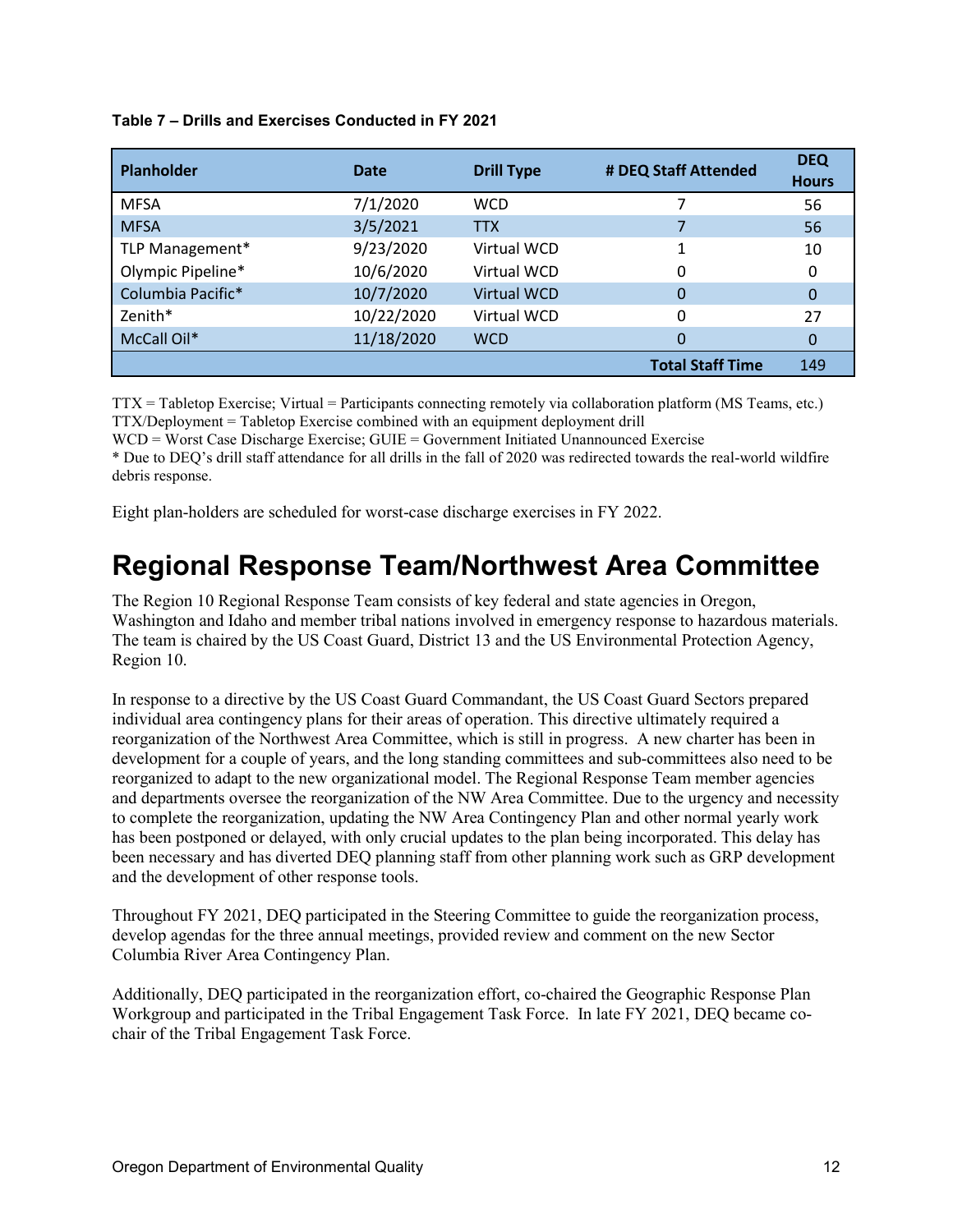#### **In FY 2021, DEQ participated in the following Northwest Area subcommittees:**

**Geographic Response Plan Sub-Committee:** DEQ participated as co-lead with the Washington Department of Ecology. During FY 2021, the subcommittee established two workgroups to work on resources at risk and GRP standardization. The key goals of the sub-committee and workgroups are to promote consistency in plan development, understand how resources at risk are identified and prioritized, streamline and make plan production more efficient, and to make sure that end-user needs are addressed in new forms and information delivery formats. Near the end of FY 2021, the resources at risk workgroup began an effort to assure that endangered species requirements are addressed in the GRPs.

**Tribal Engagement:** DEQ was an advisory member to the Tribal Engagement Task Force until stepping in to the role of co-chair. The task force is developing a Tribal Engagement Presentation Team, as well as presentation materials for tribes on oil spill response and how to engage with the Northwest Area Committee and Regional Response Team. This task force was also responsible for developing a tribal needs and gap assessment and a timeline for filling these identified gaps through online surveys and other means. In FY 2021, the task force also began working with the GRP Sub-Committee/Resources at Risk Workgroup to determine the best ways to incorporate protection of resources important to tribes in the northwest.

#### <span id="page-12-0"></span>**Geographic Response Plan development update**

DEQ develops and maintains Geographic Response Plans to cover the first 24 to 48 hours after a significant spill or release to coastal shorelines, bays or major river systems. These plans identify sensitive resources and describe strategies to protect these resources and recover released oils. Response contractors and responding agencies use these plans to provide a coordinated initial response until a Unified Command is established. DEQ periodically updates the plans as information changes or new resource information becomes available*.* 

In fiscal year 2021, DEQ planning staff was primarily engaged in developing implementation instructions, resources at risk and other strategy details for the newly developed response strategies for the Oregon Coast. DEQ also continued to develop the information and publishing systems needed to finalize the coastal GRPs.

The strategies are available as GIS datasets and on dedicated data viewers on a provisional basis to support drills/exercises and incidents that occur before they can be finalized and officially adopted.

#### <span id="page-12-1"></span>**Pacific States/British Columbia Oil Spill Task Force**

Oregon is a member of the Pacific States/British Columbia Oil Spill Task Force. The task force provides a regional forum for coordination and collaboration on oil spill prevention and response policy issues. Task force members are the state and provincial government directors of the oil spill prevention and response programs in Hawaii, California, Oregon, Washington, British Columbia and Alaska. DEQ's Land Quality Administrator serves as Oregon's representative to the task force.

DEQ is selective about participation in task force activities, as some projects are not within scope of the Oregon Oil Spill Contingency Planning and Preparedness program. Task force projects that DEQ participated in during fiscal year 2021 include: